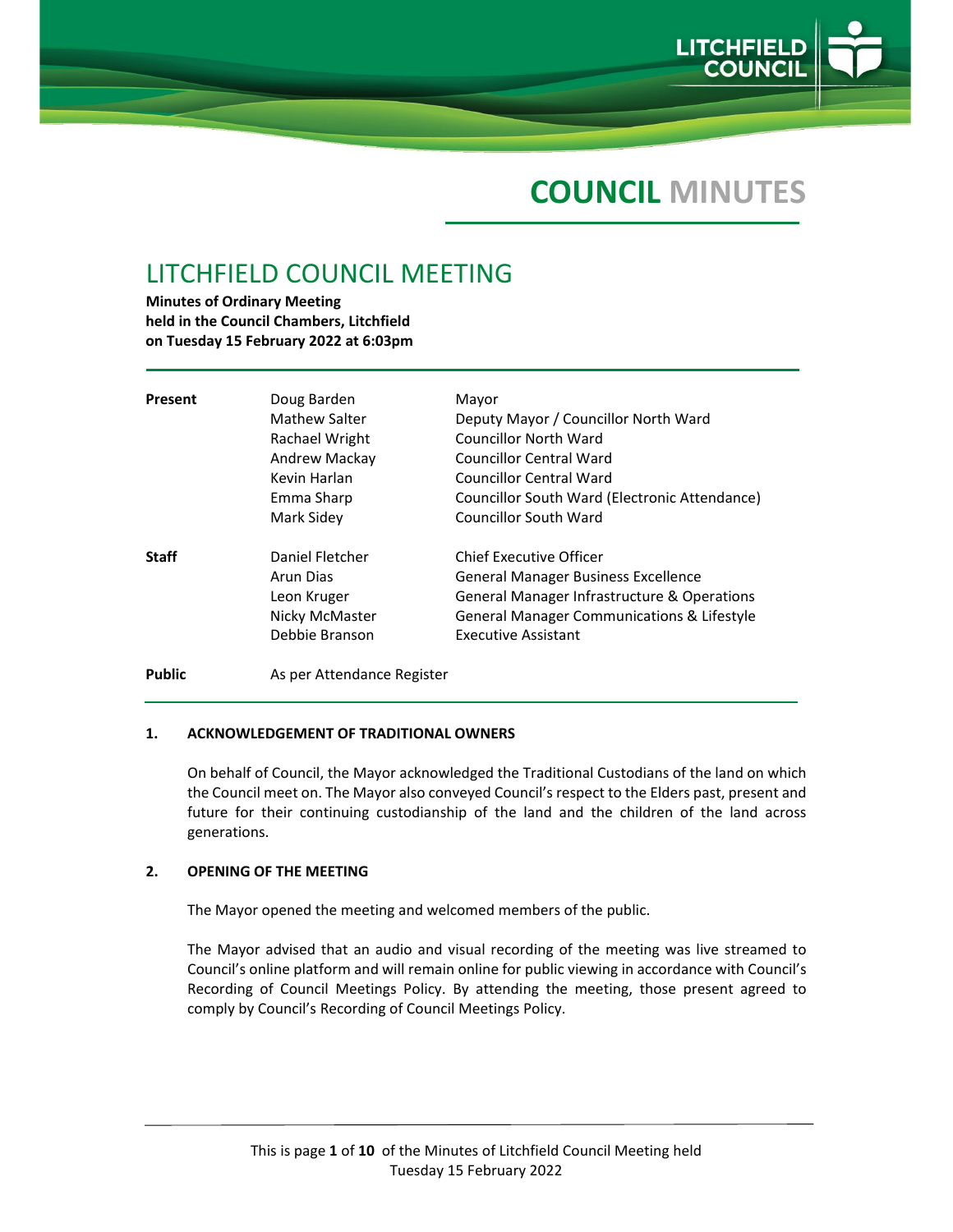## **3. ELECTRONIC ATTENDANCE / APOLOGIES AND LEAVE OF ABSENCE**

## **3.1 Electronic Attendance**

Moved: Deputy Mayor Seconded: Cr Wright

THAT Council approve Cr Sharp to attend the meeting electronically.

## **CARRIED (7‐0) ORD2022 11‐024**

#### **3.2 Apologies**

Nil.

## **3.3 Leave of Absence Previously Granted**

Nil.

#### **3.4 Leave of Absence Request**

Nil.

#### **4. DISCLOSURE OF INTEREST**

The Mayor advised that any member of Council who may have a conflict of interest, or a possible conflict of interest regarding any item of business to be discussed at a Council meeting or a Committee meeting should declare the conflict of interest to enable Council to manage the conflict in accordance with its obligations under the Local Government Act and its policies regarding the same.

## **4.1 Elected Members**

As per Section 115 of the *Local Government Act 2019*, Cr Wright disclosed an interest in Item 6.1 – Telstra Tower – Bronzewing Avenues and left the meeting whilst the matter was under consideration.

## **4.2 Staff**

No disclosures of interest were declared.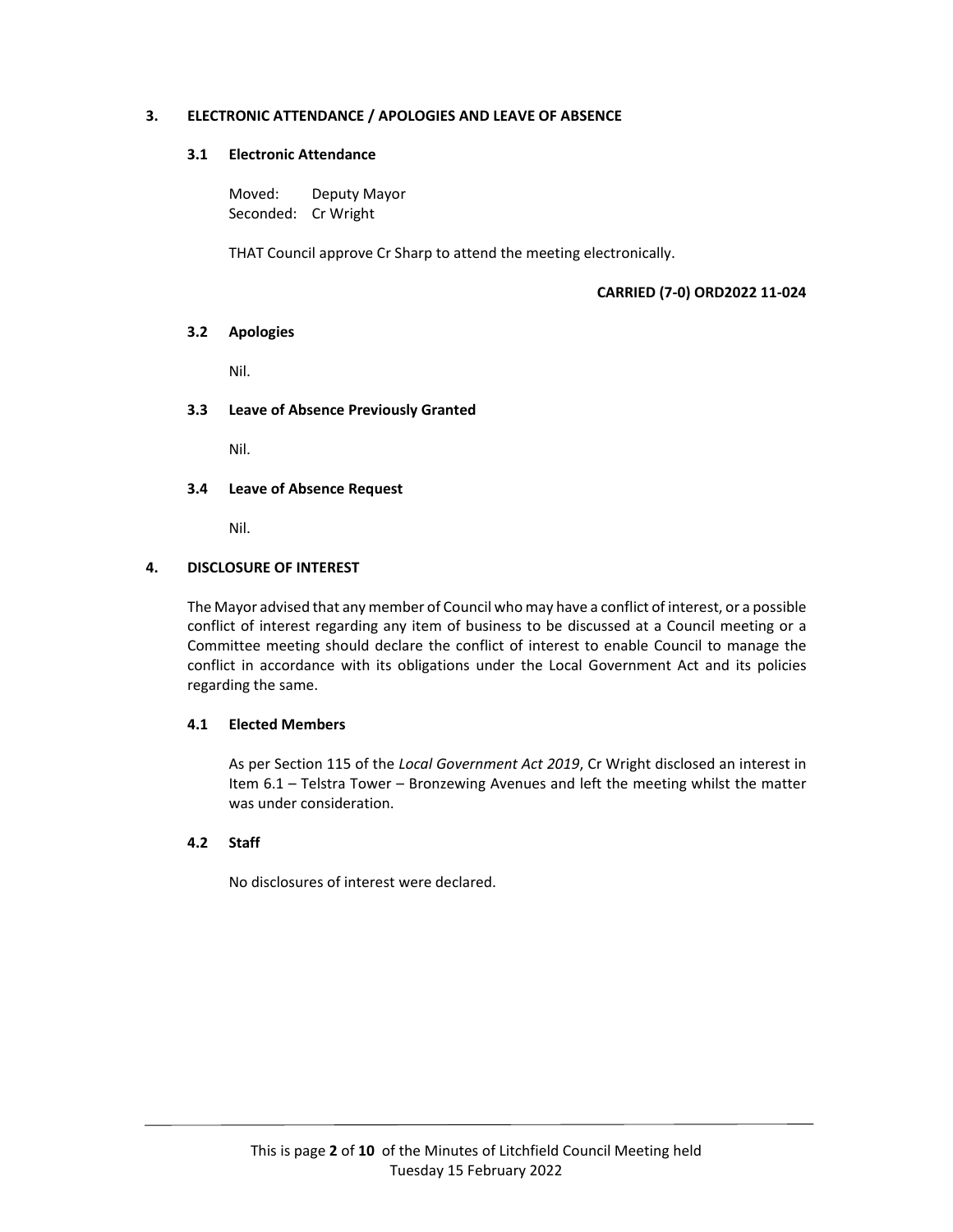### **5. CONFIRMATION OF MINUTES**

## **5.1 Confirmation of Minutes**

Moved: Deputy Mayor Salter Seconded: Cr Harlan

THAT Council confirm the following Ordinary Council Meeting minutes held 18 January 2022, 11 pages.

#### **CARRIED (7‐0) ORD2022 11‐025**

#### **5.2 Council Action Sheet / Business Arising from Previous Meetings**

Moved: Deputy Mayor Salter Seconded: Cr Wright

THAT Council receive and note the Action List.

## **CARRIED (7‐0) ORD2022 11‐026**

## **6. PETITIONS**

#### **6.1 Telstra Tower ‐ Bronzewing Avenue**

 As per Section 115 of the *Local Government Act 2019*, Cr Wright disclosed an interest in Item 6.1 – Telstra Tower – Bronzewing Avenues and left the meeting whilst the matter was under consideration.

*Cr Wright left the meeting at 6:09pm*

*A representative from the Howard Springs Park Community Association addressed Council on the petition in regard to the pending proposal for a Telstra Tower on Bronzewing Avenue*

Moved: Cr Harlan Seconded: Cr Sidey

THAT Council:

- 1. receive and note the petition in relation to the Telstra Tower on Bronzewing Avenue; and
- 2. request that the Chief Executive Officer provides a response to the petition received from Howard Springs Park Community Association.

## **CARRIED (6‐0) ORD2022 11‐027**

*Cr Wright returned to the meeting at 6:20pm*

## **7. DEPUTATIONS AND PRESENTATIONS**

Nil.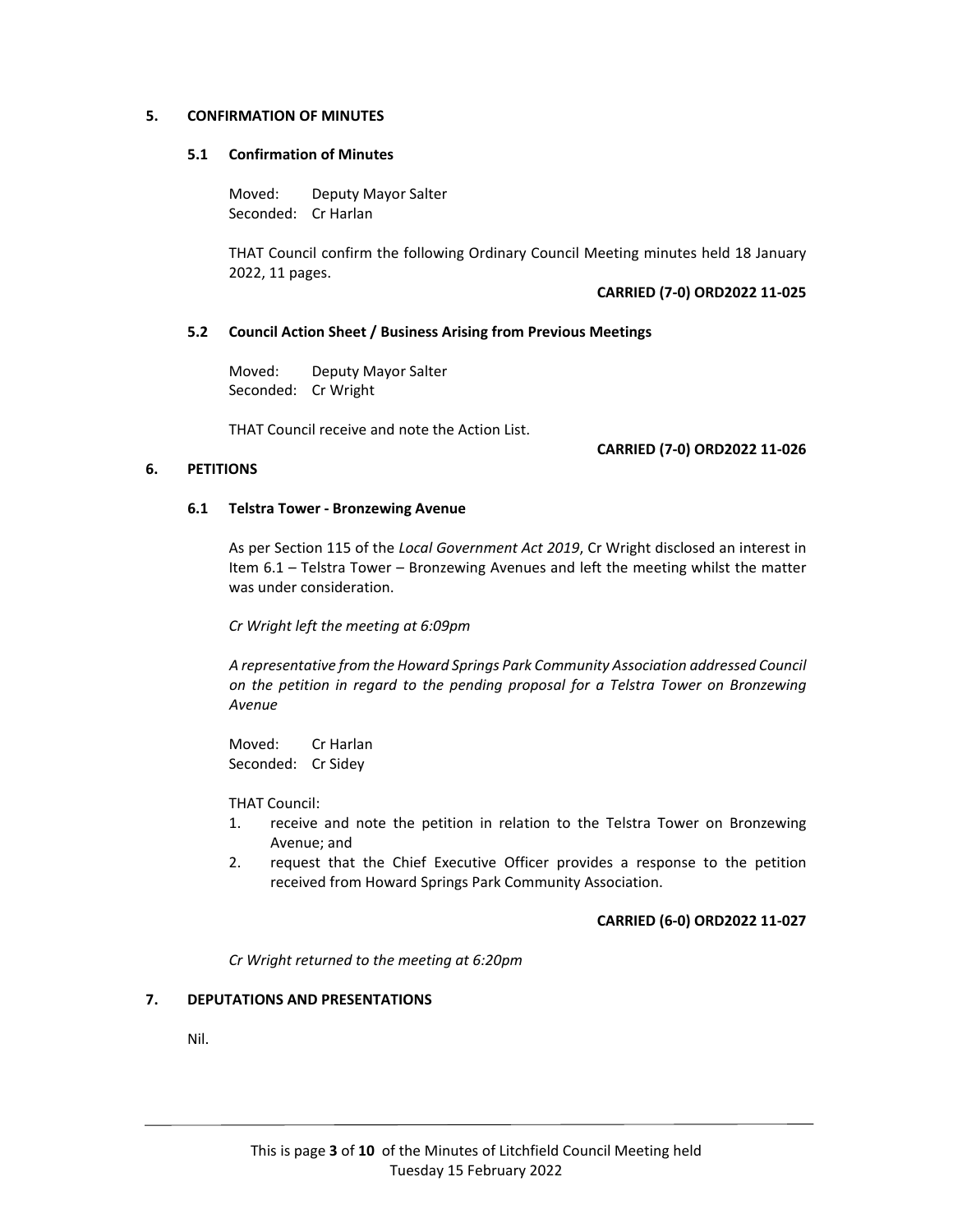#### **8. PUBLIC QUESTIONS**

#### **8.1 Proposed Telsta Tower – Bronzewing**

Several residents expressed their concern in relation to the health risks, clearing land around surrounding properties, signage, environmental impacts and community consultation.

## **9. ACCEPTING OR DECLINING LATE ITEMS**

#### **9.1 Late Report – 16.1 Workplace Matter**

Moved: Cr Sidey Seconded: Mayor Barden

THAT the late report item 16.1 Workplace Matter, be accepted and included under Officer's Confidential reports for consideration.

## **CARRIED (7‐0) ORD2021 11‐028**

#### **10. NOTICES OF MOTION**

Nil.

#### **11. MAYORS REPORT**

Moved: Mayor Barden Seconded: Cr Wright

THAT Council receive and note the Mayor's monthly report.

#### **CARRIED (7‐0) ORD2022 11‐029**

## **12. REPORT FROM COUNCIL APPOINTED REPRESENTATIVES**

Councillors appointed by Council to external committees provided an update where relevant.

Moved: Cr Harlan Seconded: Cr Mackay

THAT Council note the Councillors' verbal reports.

**CARRIED (7‐0) ORD2022 11‐030**

## **13. WORK TEAM PRESENTATION**

## **13.01 Corporate Services**

Moved: Deputy Mayor Salter Seconded: Cr Wright

THAT Council receive and note the Work Team Corporate Services Presentation.

## **CARRIED (7‐0) ORD2022 11‐031**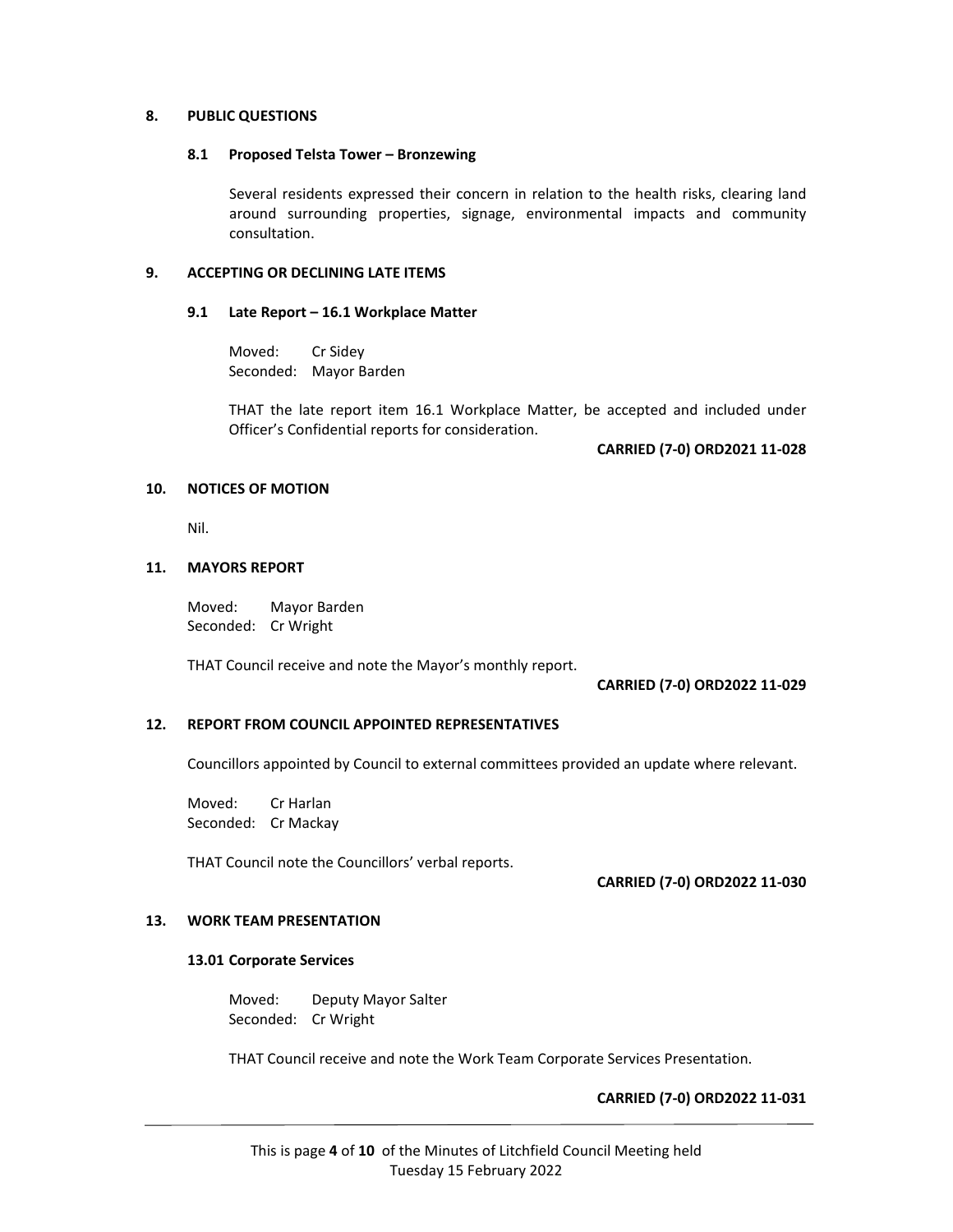#### **14. OFFICERS' REPORTS**

#### **14.01 Business Excellence**

*Maxie Smith, Manager Corporate Services attended and presented to the meeting at 6:51pm.*

#### **14.01.01 Litchfield Council Finance Report – January 2022**

Moved: Deputy Mayor Salter Seconded: Cr Harlan

THAT Council note the Litchfield Council Finance Report for the period ended 31 January 2022.

#### **CARRIED (7‐0) ORD2022 11‐032**

*Maxie Smith, Manager Corporate Services left the meeting at 6:59pm.*

*Danny Milincic, Manager People and Performance attended and presented to the meeting at 6:59pm.*

#### **14.01.02 People, Performance and Governance Monthly Report – January 2022**

Moved: Cr Wright Seconded: Cr Harlan

THAT Council note the People, Performance and Government monthly report for January 2022.

#### **CARRIED (7‐0) ORD2022 11‐033**

*Danny Milincic, Manager People and Performance left the meeting at 7:11pm.*

## **14.01.03 Council Delegations to Chief Executive Officer**

Moved: Cr Harlan Seconded: Cr Sharp

THAT Council:

- 1. rescind the adopted resolution numbers 1718/150 and 1718/163 as at Attachment A.
- 2. delegate to the Chief Executive Officer:
	- a) Pursuant to Section 12 of the Cemeteries Act, delegates to the Chief Executive Officer all its powers and functions under the Cemeteries Act to undertake the care, control and management of the public cemetery known as Thorak Regional Cemetery and located in Litchfield Council's area (Section 269 Local Government Act).
	- b) Pursuant to Section 40 of the Local Government Act, Council delegates to the Chief Executive Officer its powers and functions under the Local Government Act and Local Government Regulations and any other Acts under which Council has powers, duties, authorities and functions.

With the exception of the following: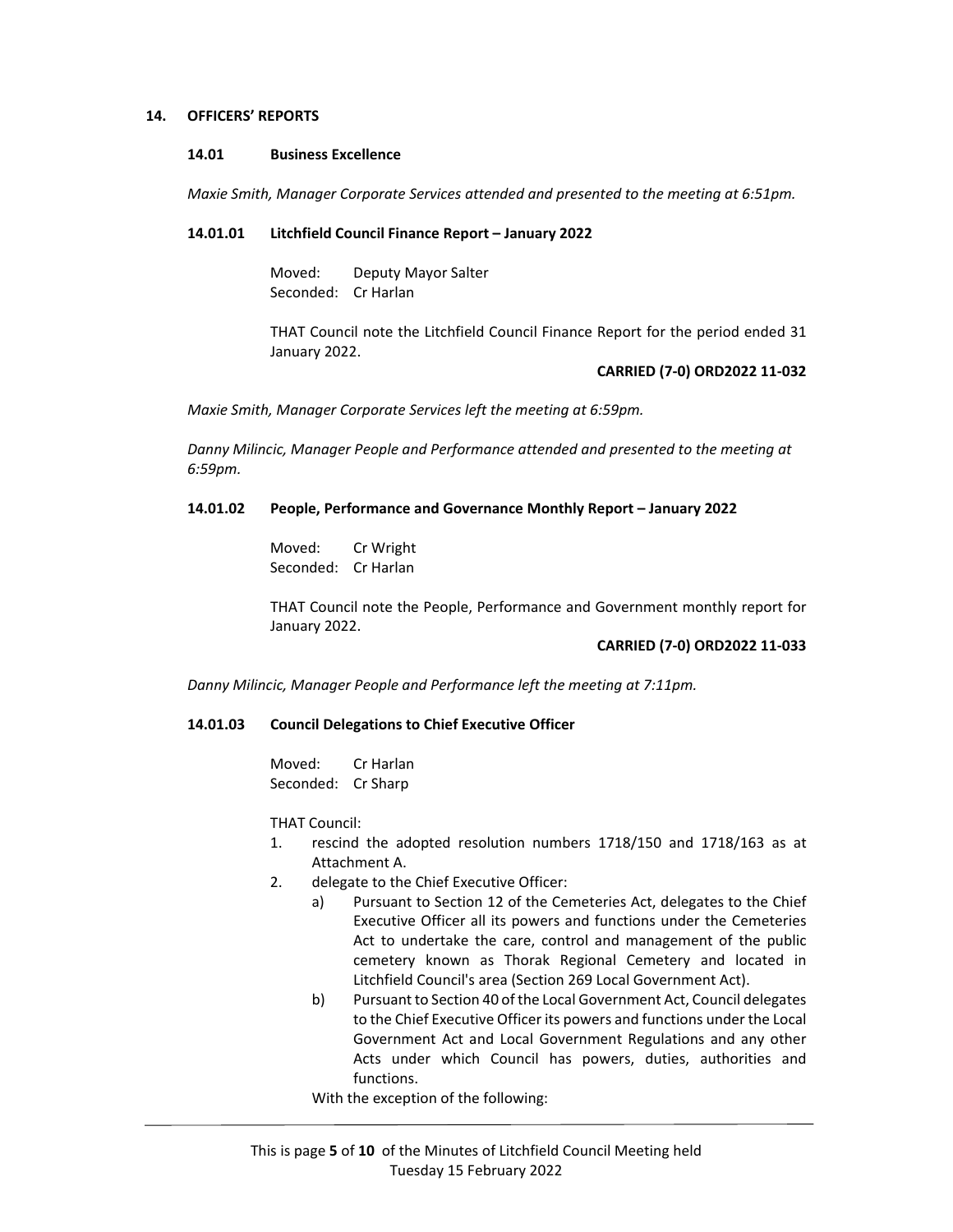## **14.01.03 Council Delegations to Chief Executive Officer** (Continued)

- i. Those matters referred to in Section 40(3) of the Local Government Act.
- ii. Section 35 regarding the adoption of the Municipal Plan including the Annual Budget.
- iii. Section 38(2) use of Common Seal.
- iv. Section 54 appointment to fill casual vacancy on Council.
- v. Section 82 establishment of Council Committees.
- vi. The powers, functions and duties under Section Part 6.4, meetings of electors.

#### **Conditions**

- I. As per Section 40(4)(b), the power to waive a fee for service is only delegated to the CEO if the waiver will provide a community benefit. Limited to \$5,000.
- II. Where Council has adopted a Council Policy, delegations are limited as set out in the Policy.
- c) Pursuant to Section 183 of the Local Government Act, Council appoints the Chief Executive Officer as an Authorised person for the purpose of implementing Council's responsibilities under: The Local Government Act; Litchfield Council (Dog Management) By‐laws; Northern Territory Traffic Act and associated regulations; and Northern Territory Control of Roads Act.
- d) Pursuant to Section 40 of the Local Government Act, Council delegates to the Chief Executive Officer the power and authority to exercise all or any of the powers of Council under the Litchfield Council (Dog Management) By‐ Laws.
- e) Pursuant to Section 40 of the Local Government Act, Council limits the power of the Chief Executive Officer to incur financial liabilities on behalf of Council to \$500,000, where provided for in the adopted budget.
- f) Pursuant to Section 40 of the Local Government Act, Council limits the power of the Chief Executive Officer to enter into a contract on behalf of Council to \$500,000 where provided for in the adopted budget.

## **CARRIED (6‐1) ORD2022 11‐034**

*Maxie Smith, Manager Corporate Services attended and presented to the meeting at 7:15pm.*

### **14.01.04 Rates in Arrears – in excess of two years**

Moved: Cr Mackay Seconded: Cr Harlan

THAT Council receive and note this report.

### **CARRIED (7‐0) ORD2022 11‐035**

*Maxie Smith, Manager Corporate Services left the meeting at 7:23pm.*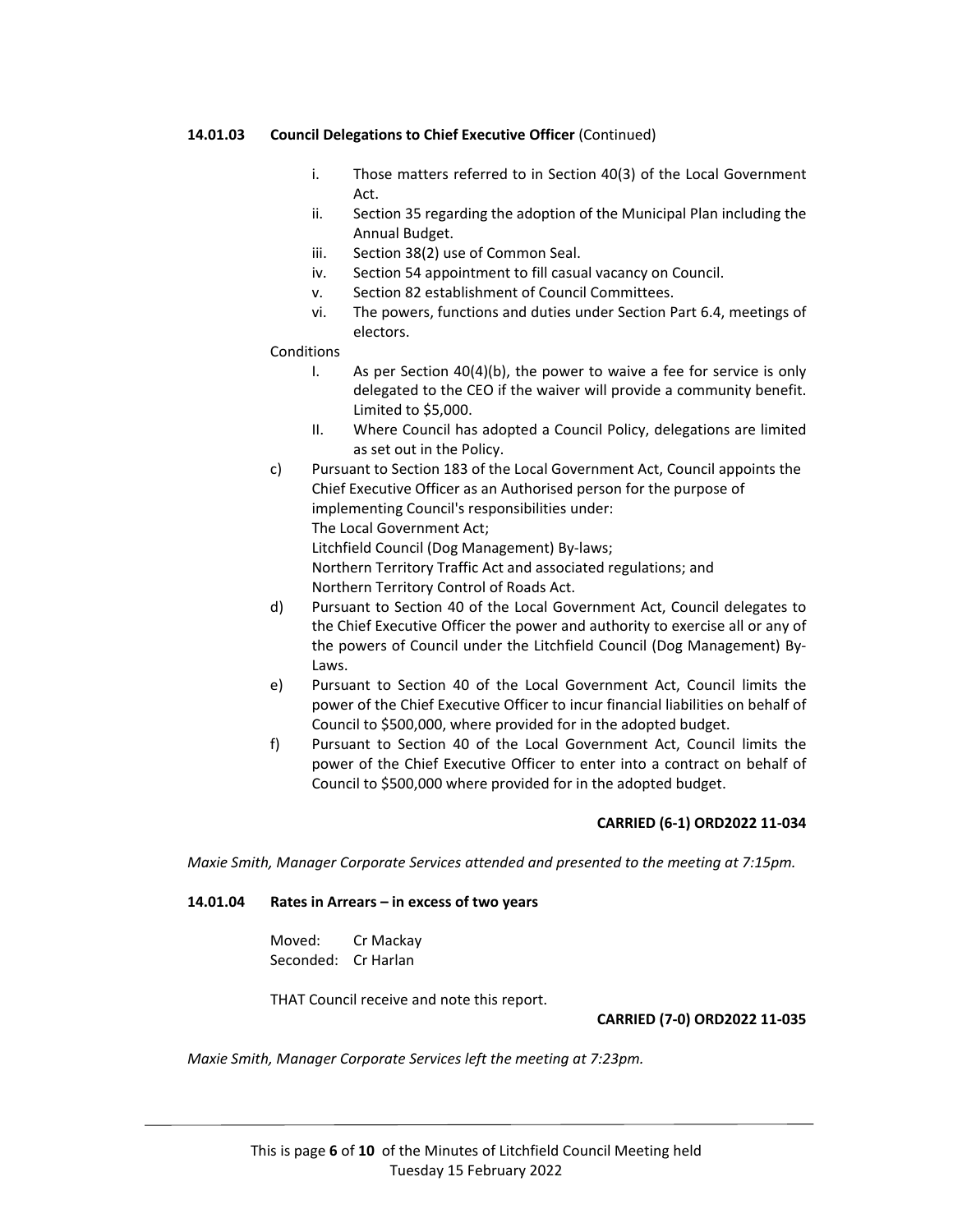#### **14.01.05 myLitchfield Discount Program 2022**

Moved: Cr Sidey Seconded: Cr Sharp

THAT Council:

- 1. acknowledge the funding opportunities provided by the Northern Territory Government;
- 2. approve the allocation of \$20,000 to the myLitchfield program;
- 3. authorise the Chief Executive Officer to enter into a Funding Agreement with the Northern Territory Government for the myLitchfield program funding; and
- 4. note the amendment to the original budget 2021‐22 to be done in Budget Review 2.

#### **CARRIED (5‐2) ORD2022 11‐036**

### **14.02 Council Leadership & Community Services**

#### **14.02.01 National General Assembly of Local Government 2022**

Moved: Cr Sidey Seconded: Deputy Mayor Salter

THAT Council lay the matter on the table until the program is available so Council can consider the benefits of those proposing to attend.

#### **CARRIED (7‐0) ORD2022 11‐037**

#### **14.02.02 Litchfield Women in Business Network Committee Minutes**

Moved: Cr Wright Seconded: Deputy Mayor Salter

THAT Council receive and note the unconfirmed Litchfield Women in Business Network Meeting Minutes of 10 January 2022, at Attachment A.

## **CARRIED (7‐0) ORD2022 11‐038**

*Diana Leeder, Executive Manager Community Inclusion attended and presented to the meeting at 7:37pm.*

## **14.02.03 Climate Adaption Strategy and Action Plan**

Moved: Cr Sidey Seconded: Cr Mackay

THAT Council endorse the draft Climate Adaptation Strategy and Action Plan at Attachment C to this report for community consultation.

#### **CARRIED (5‐2) ORD2022 11‐039**

*Diana Leeder, Executive Manager Community Inclusion left the meeting at 7:43pm.*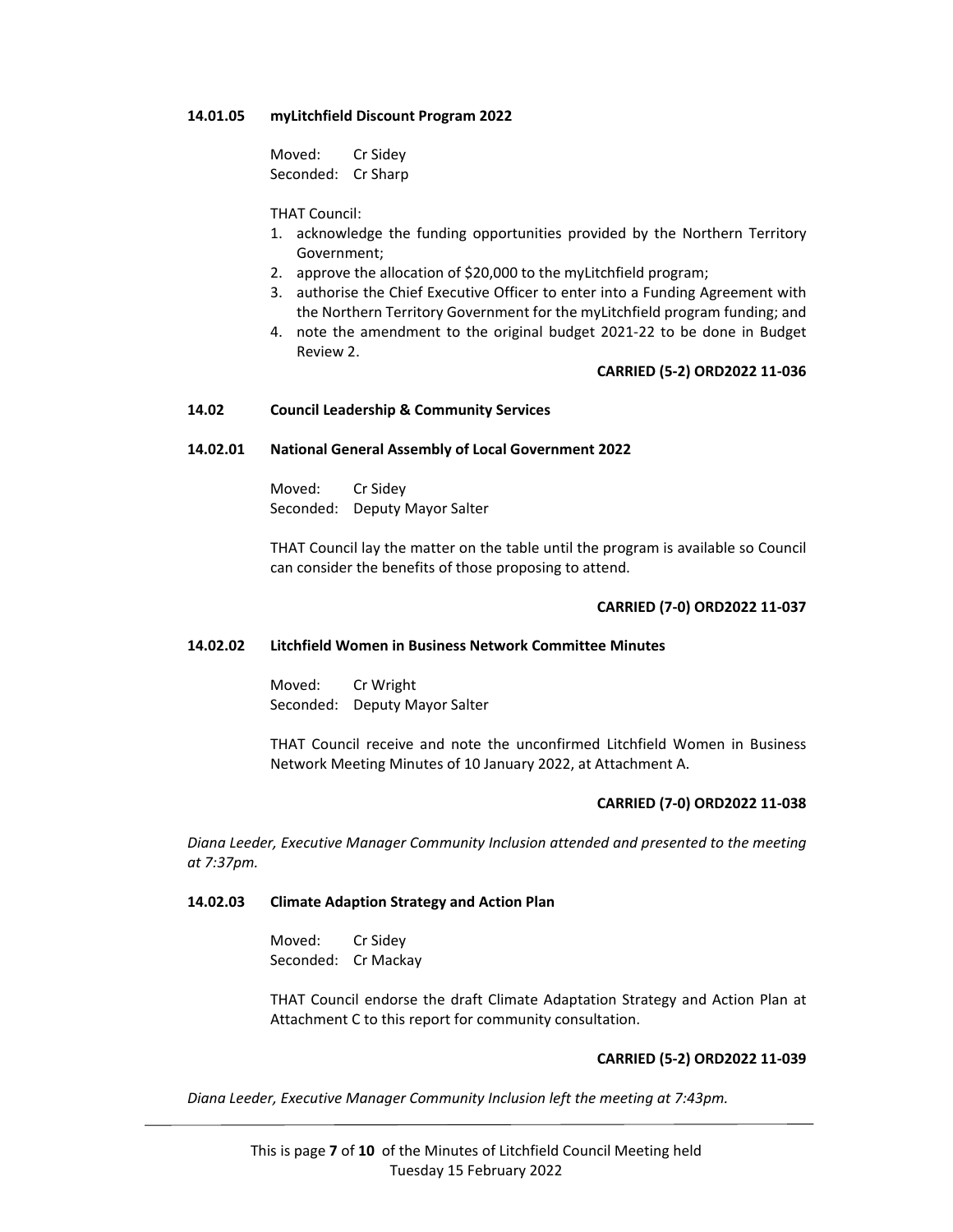#### **14.02.04 Local Government Association of the NT General Meeting – Call for Motions**

Moved: Cr Mackay Seconded: Cr Wright

THAT Council note the Local Government Association of the Northern Territory call for motions.

#### **CARRIED (7‐0) ORD2022 11‐040**

#### **14.03 Infrastructure and Operations**

*Mark Hogan, Planning & Development Program Leader attended and presented at the meeting at 7:47pm.*

#### **14.03.01 Summary Planning and Development Report January 2022**

Moved: Cr Harlan Seconded: Cr Sidey

THAT Council:

- 1. receive the Summary Planning and Development Report January 2022; and
- 2. note for information the responses provided to relevant agencies within Attachments A and B to this report.

#### **CARRIED (5‐2) ORD2022 11‐041**

*Mark Hogan, Planning & Development Program Leader left the meeting at 7:59pm.*

#### **14.03.02 Asbestos Remediation at HDWTS – Budget Allocation**

Moved: Cr Mackay Seconded: Cr Harlan

THAT Council approve an amount of \$350,000 to be allocated from the Waste Reserve to cater for the separation and disposal of contaminated waste at Humpty Doo Waste Transfer Station.

#### **CARRIED (4‐3) ORD2022 11‐042**

## **14.03.03 Waste Tyre Fee Structure**

Moved: Cr Mackay Seconded: Cr Sharp

THAT Council adopt the updated tyre disposal fees structure and conditions for tyres as detailed in Table 1 of this report.

> **A Division was called Those voting in the affirmative Mayor Barden, Deputy Mayor Salter, Cr Wright, Cr Sharp, Cr Sidey and Cr Mackay Those voting in the negative Cr Harlan CARRIED (6‐1) ORD2022 11‐043**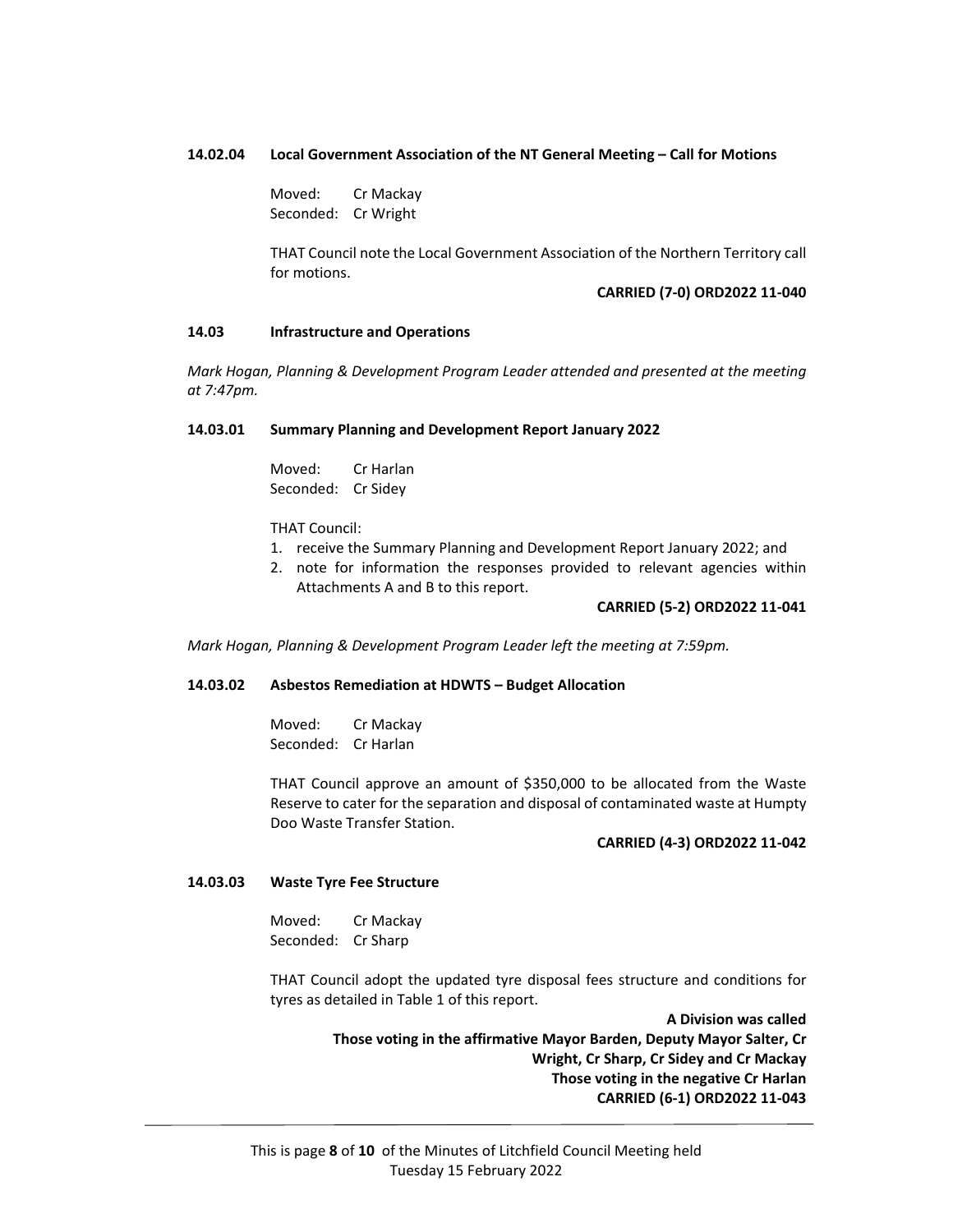## **15. OTHER BUSINESS**

Nil.

### **16. CONFIDENTIAL ITEMS**

Moved: Cr Sidey Seconded: Cr Sharp

THAT pursuant to Section 93(2) of the Local Government Act 2019 and Regulation 51 of the Local Government (General) Regulations the meeting be closed to the public to consider the following Confidential Items:

#### **16.01 Workplace Matter**

This item is considered 'confidential' pursuant to Section 293(1) of the *Local Government Act 2019* and Section 51(1) of the *Local Government (General) Regulations 2021.*

*(a) information about the employment of a particular individual as a member of the staff or possible member of the staff of the council that could, if publicly disclosed, cause prejudice to the individual.*

**CARRIED (7‐0) ORD2022 11‐044**

The meeting was closed to the public at 8:21pm.

Moved: Cr Harlan Seconded: Cr Sidey

THAT pursuant to Section 93(2) of the Local Government Act 2019 and Regulation 51 of the Local Government (General) Regulations the meeting be re‐opened to the public.

#### **CARRIED (7‐0) ORD2022 11‐045**

The meeting moved to Open Session at 10:27pm.

## **17. CLOSE OF MEETING**

The Chair closed the meeting at 10:27pm.

#### **18. NEXT MEETING**

Tuesday 15 March 2022.